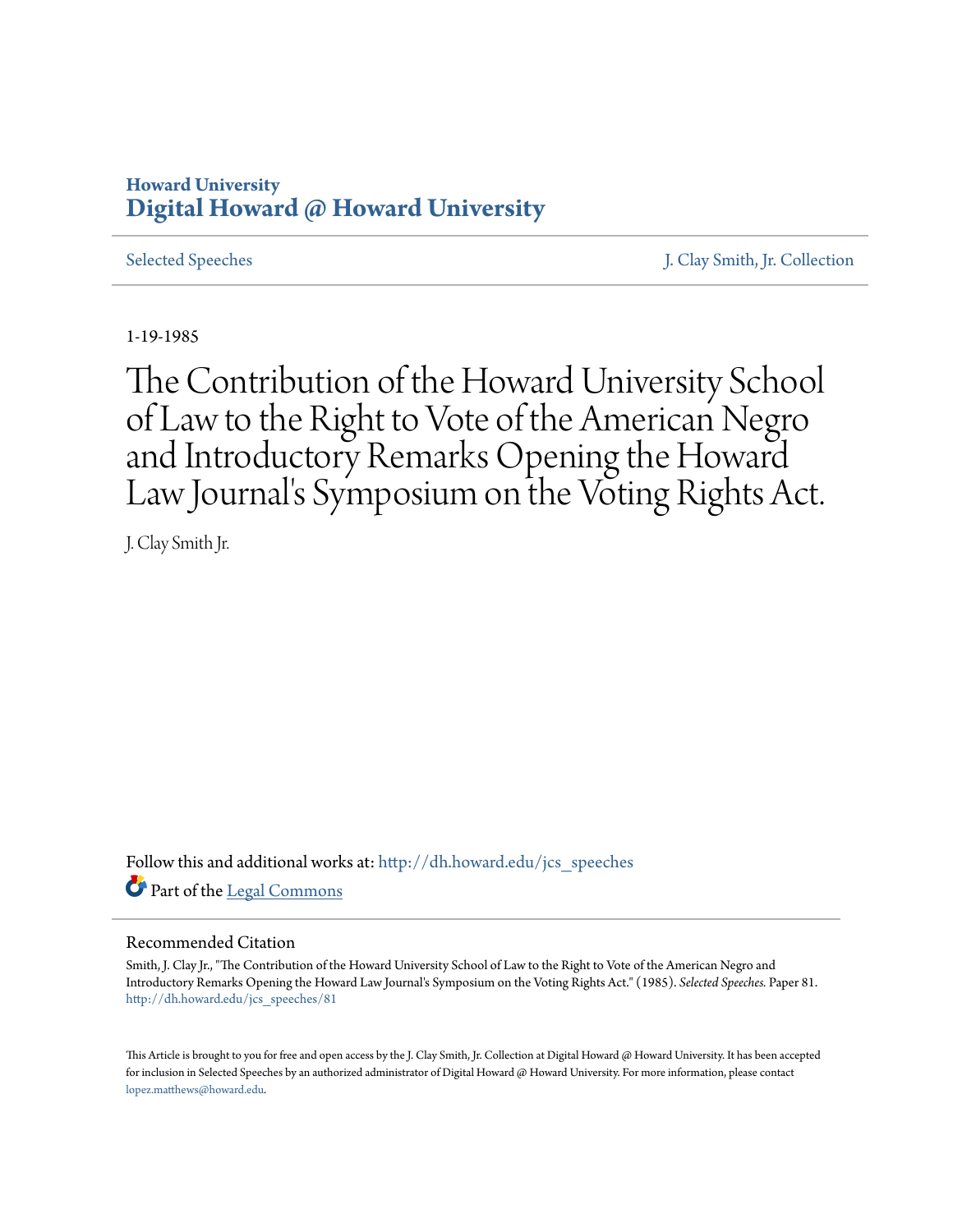THE CONTRIBUTION OF THE HOWARD UNIVERSITY SCHOOL OF LAW TO THE RIGHT TO VOTE OF THE AMERICAN NEGRO AND INTRODUCTORY REMARKS OPENING THE HOWARD LAW JOURNAL'S SYMPOSIUM ON THE VOTING RIGHTS ACT.

By J. Clay Smith, Jr.\*/

When people have been intimidated for years it takes courage to walk into the courthouse and ask where the registrar's office is. . . . The only way a lot of people will ever get registered is for the federal government to send more federal examiners, to places other than the courthouse, Saturday's as well as weekends. $\frac{1}{2}$ 

Disenfranchisement has never been an objective of the American Negro. See e.g., Hearings Before The U.S. Commission On Civil Rights, Vol. 1 (Jackson, Mississippi, Feb. 16-20, 1965). See also, Report of the U.S. Commission on Civil Rights (1959). Brought to America as slaves, freed by the Emancipation Proclaimation; thereafter, denied the opportunity to vote by political and racial discrimination, and by physical abuse, the American Negro, nevertheless, fought and died to acquire the right to vote. Minority Vote Dilution (ed. C. Davidson, 1984).

\*/ Professor of Law at Howard University School of Law. The Symposium, sponsored by the Boward University Law Journal was held on January 19, 1985, at the Law School in Washington, D.C.

I/Gay, Justice Official Says Department Should Alter Voting Rights Policy, Southern Courier, March 26, 1966, at 2, col. 4 (Quoting Wiley A. Branton, Sr., then Assistant To The Attorney General of the United States speaking at Tuskegee Institute in Alabama. He later became dean of the Boward University School of Law from 1977 to 1983).

'''-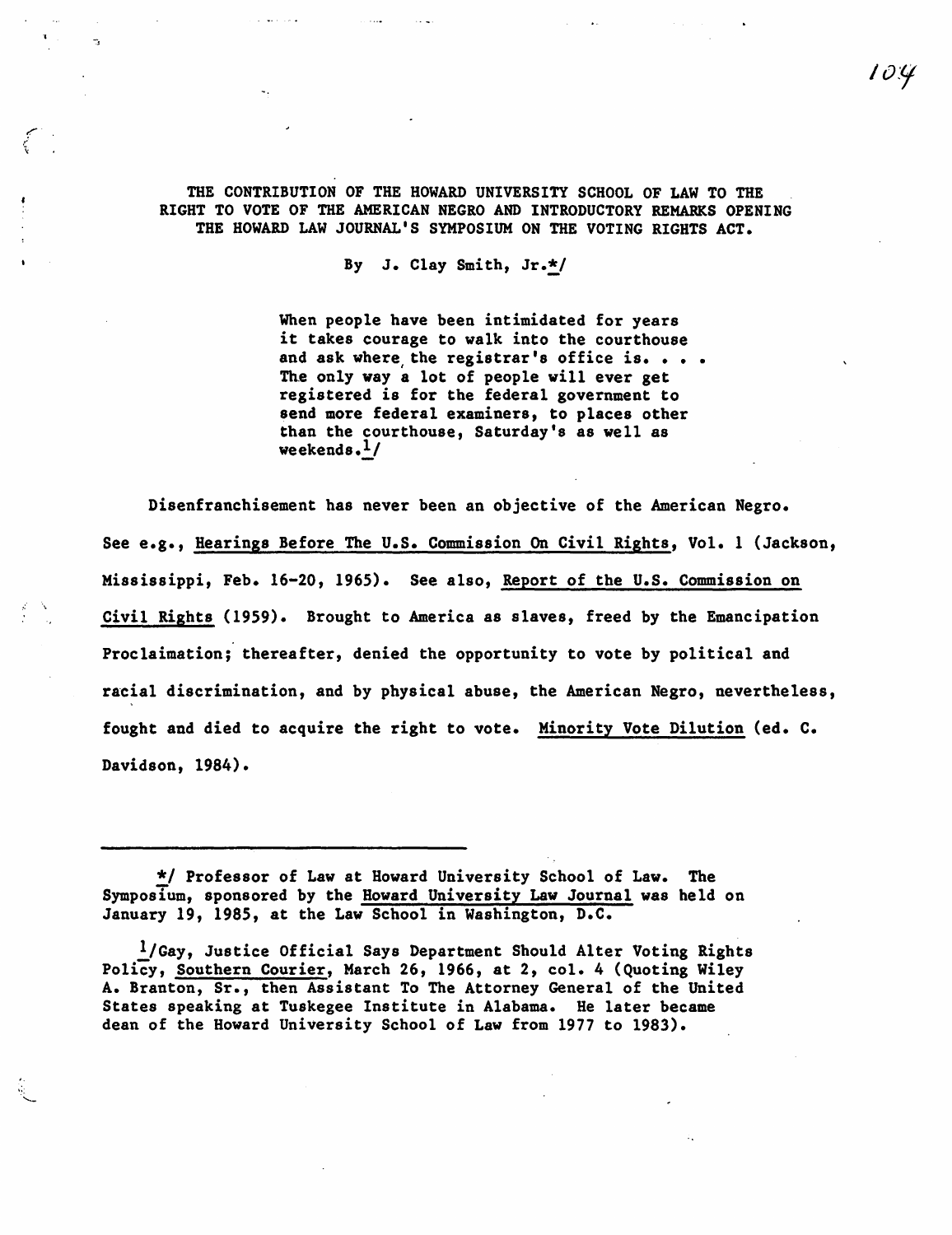Howard University School of Law, founded in 1869, through its law graduates and faculty has played a major role in the development of legal theories to increase the number of Black voters in America.

In 1944 Dr. William Henry Hastie, then Dean of the Howard Law School, joined, by Dr. Leon A. Ransom, a 'member of the law faculty, and several other Black leaders issued a document entitled, "A Declaration By Negro Voters." The Declaration stated, in part, that:

> The Negro. • .vote cannot be purchased by distributing money to and through party Blacks. It cannot be won by pointing to jobs given to a few individual Negroes. . . the Negro vote no longer can be won by meaningless generalities in party platforms which are promptly forgotten on election day.

The signatories to the "Declaration" then insisted on the right to vote. They stated:

> We insist upon the right to vote in every state, unrestricted by poll taxes, white democratic primaries, the gerrymandering of districts, or any other device designed to disfranchise the Negro and other voters. Any political party in power, or aspiring to power must demonstrate its determination through

- 2 -

,',' "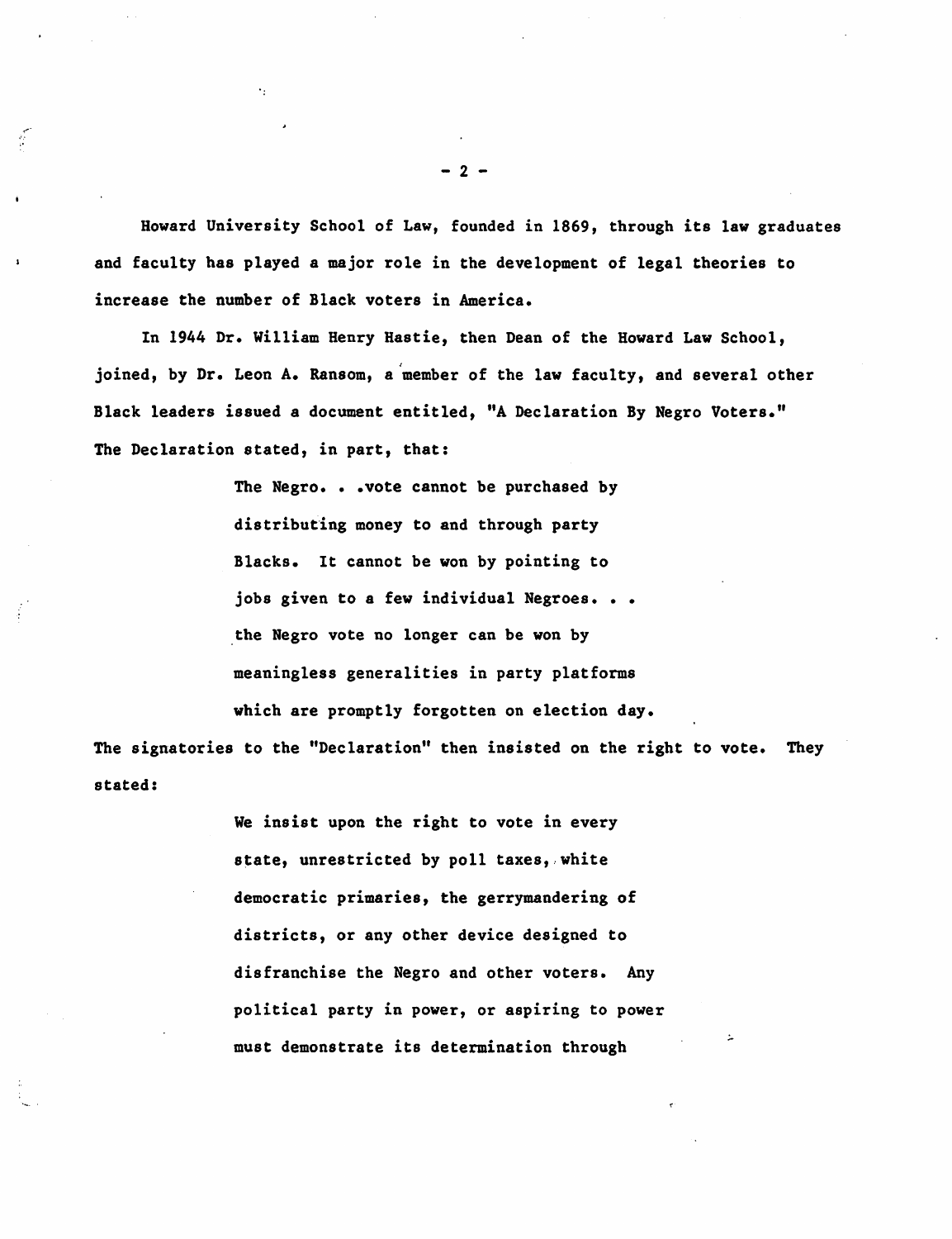legislation and through vigorous criminal prosecution by the Department of Justice to protect and secure voting as a fundamental right of citizenship. $2/$ 

ال<br>الأربون أو إلى الرابعة الأقامة ويتم العمل " بالأمراكية المتوقفة مقامة الأقامية المديرين ا

It is clear from this declaration that "the Negro vote [was not] tied to [any] political party." H.L. Moon, Balance of Power: The Negro Vote 11 (1948). It is also clear that Black Americans were certain that legislation was necessary to secure, what to other was a fundamental right, that is, the right to vote. Hence, Dean Hastie and Dr. Ransom, joined by other Blacks,; namely, H. Elsie Austin, Belford V. Lawson, Jr., Z. Alexander Looby, Thurgood Marshall, to name a few, recognized that the courts were not the sole answer in achieving the right to vote. After all, Black Americans had been stung by the United States Supreme Court decision in Grovey v. Townsend, 295 U.S. 45 (1935) wherein the court upheld the exclusion of Negroes from primary elections. The U.s. Supreme Court had decided Grovey v. Townsend, supra, in the face of Nixon v. Herndon [273 u.S. 536], in 1927, and Nixon v. Condon [286 U.S. 73] in 1932.

The decision in Townsend was a set back for Black America. However, Howard Law School, through the advocacy of its Dean Hastie,  $\frac{3}{2}$  changed the

 $2/$ For full text of declaration, see, A Declaration By Negro Voters, 51 Crisis 16 (1944).

 $3$ /Hastie, however, had to be simulated and inspired, and no doubt intellectually guided by the other Black lawyers involved in this case; namely, Thurgood Marshall, Leon A. Ransom, Carter Wesley, W.J. Durham, W. Robert Ming, Jr., and George M. Johnson. For other accounts of Hastie's involvement in this case, see, Ware, Grace Under Pressure (1984).

 $-3 -$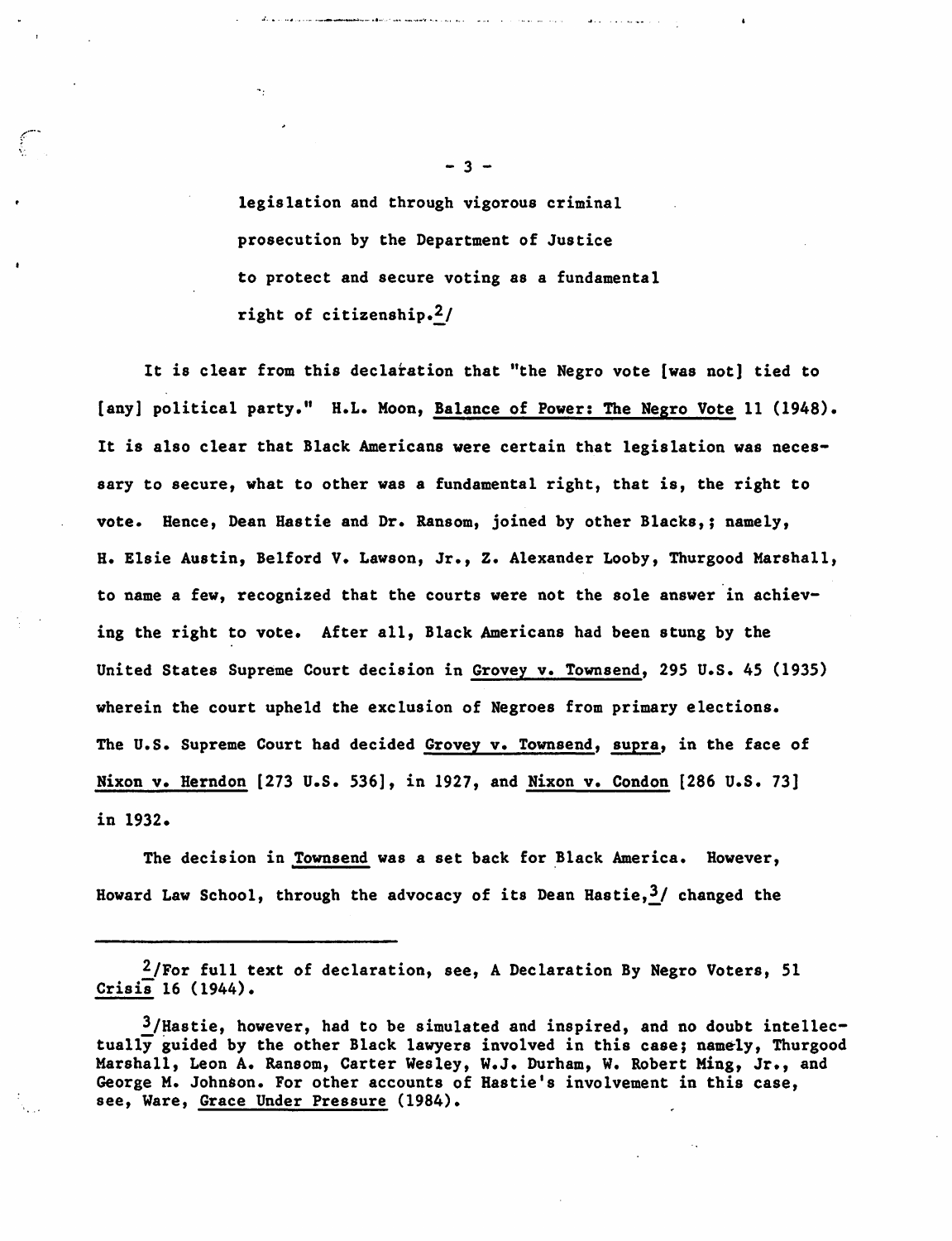course of American political history with his victory in Smith v. Allwright [321 U.S. 649] in 1944. In Smith v. Allwright, a Texas Negro voter sued a primary election judge in the District Court of the United States for damage suffered when he presented himself at the polling place on primary day and was denied a ballot by the defendant. The claim of the constitutional right to vote was founded on the 14th and 15th Amendmetns, as in Grovey v. Townsend, and also upon Article I and the 17th Amendment, consistent with the theory in United States v. Classic, 331 U.S. 299, 314, 318 (1941). Smith v. Allwright overruled Grovey v. Townsend making it unconstitutional to deny Blacks the right to vote in primaries. As Dean Hastie wrote a year after the Smith decision, "the potential of this decision, both in its effect upon political institutions and in analogical projections into other fields, is a matter substantial interest and consequence." Hastie, Appraisal of Smith v. Allwright, 5 Lawyers Guild Rev. 65,65 (1945).

The Crisis Magazine reported the immediate reaction of the Smith decision. Senator Haybank of South Carolina stated that "regardless of any Supreme Court decision. . .we of the South will maintain our political. . . institutions as we believe to be in the best interest of our people. . . . The White people of the South will not accept these interferences. . . We do not intend for (the Negro) . . . to take over our electoral system." Other newspapers fumed at the court's decision. For example, The Macon Telegraph wrote that "the first duty of the incoming Congress. . . is wholesale impeachment . . . directed, first of all, to . . . members of the Supreme Court." The Charleston News and Courier wrote that to "admit 300,000 Negroes, men and women, to vote in (the primaries)

- 4 -